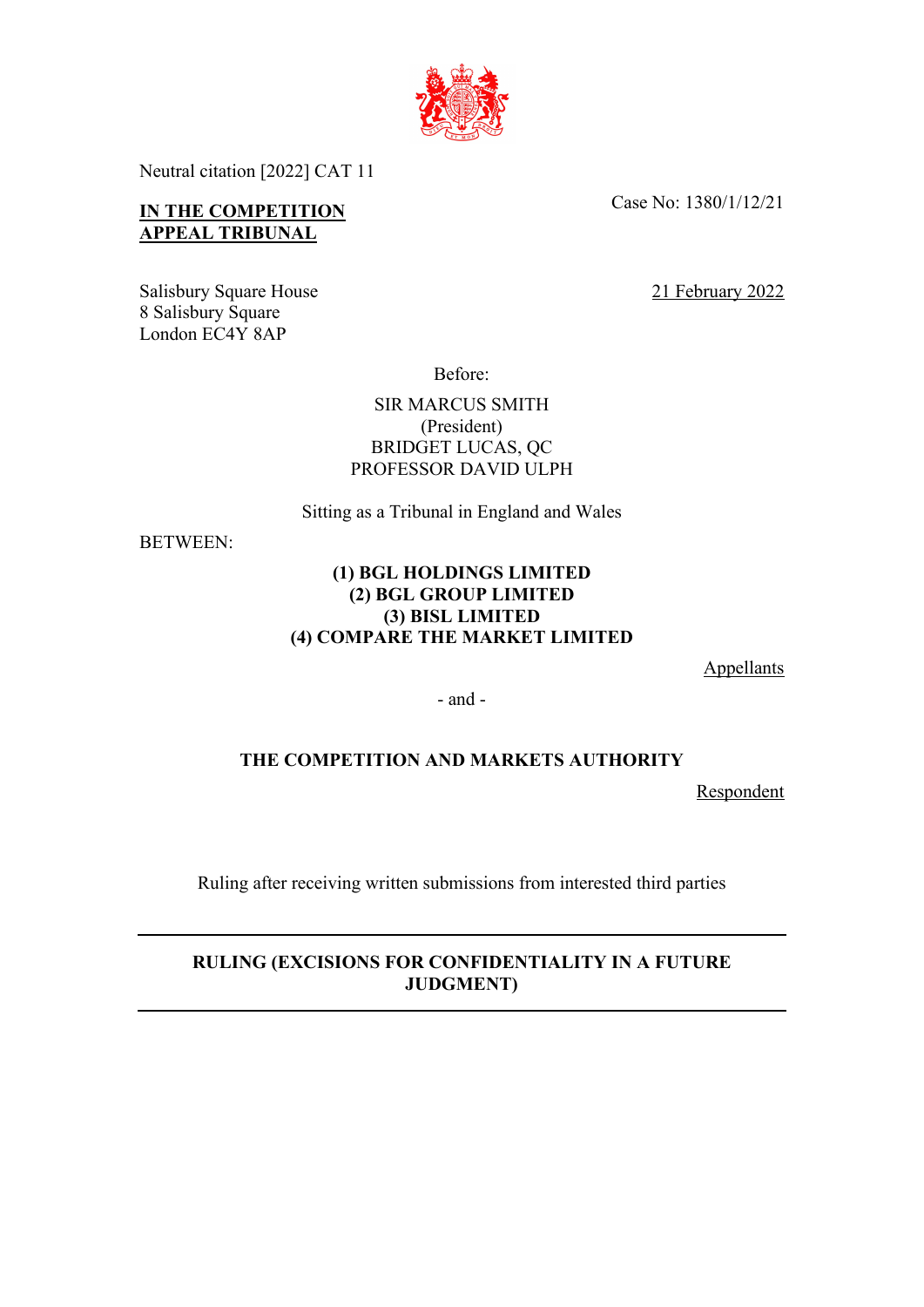- 1. During the course of the hearing of this appeal, we dealt with an application for the proceedings to go into private session. That ruling (the "Ruling") is reported under Neutral Citation Number [2021] CAT 33.
- 2. In the Ruling, we gave our reasons for going into private session. The reasons, in essence, were that although we very much wanted to avoid hearing even part of the case in private, we were effectively compelled to take that course because of the overinclusive confidentiality regime that had been operated by the Competition and Markets Authority (the "CMA"). We wish to stress – as we did in the Ruling – that this is in no way intended to be a criticism of the CMA. The CMA was simply reflecting the desire for confidentiality articulated by third parties involved in the CMA's investigation, which investigation resulted in the decision under appeal in these proceedings.
- 3. We do not consider that the CMA can be criticised in seeking to preserve information that third parties, who have assisted the CMA in its investigations, insist is confidential. However, we are conscious that because of the wide regime of confidentiality operated to date by the CMA, there is no clear distinction between information which, if published, might do material harm to a third party, and material which a third party merely wishes to keep confidential for other reasons.
- 4. For the reasons given at [8] of the Ruling, we consider that material that may appropriately be protected during the "administrative" phase of an investigation by the CMA, does not and cannot automatically benefit from such continued protection when the decision – the outcome of the investigation – is appealed to this Tribunal. As all of the courts in this jurisdiction do, this Tribunal places a very high premium on the principle of open and public justice. Hearings are – and should be – conducted in public, so that interested persons can see and understand the material on which our decisions are based. That way confidence in our system of justice is maintained and enhanced. Justice must not only be done: it must be seen to be done.
- 5. In these circumstances, and as was stated in the Ruling, we consider that information can be referred to openly, and during the course of in public proceedings, without undue restriction unless a need for confidentiality has been articulated, if necessary supported by evidence, demonstrating why reference to such material will result in material harm to a person either before the Tribunal or to some third party. Paragraph (1)(2) of Schedule 4 of the Enterprise Act 2002 refers to the need for a judgment to exclude so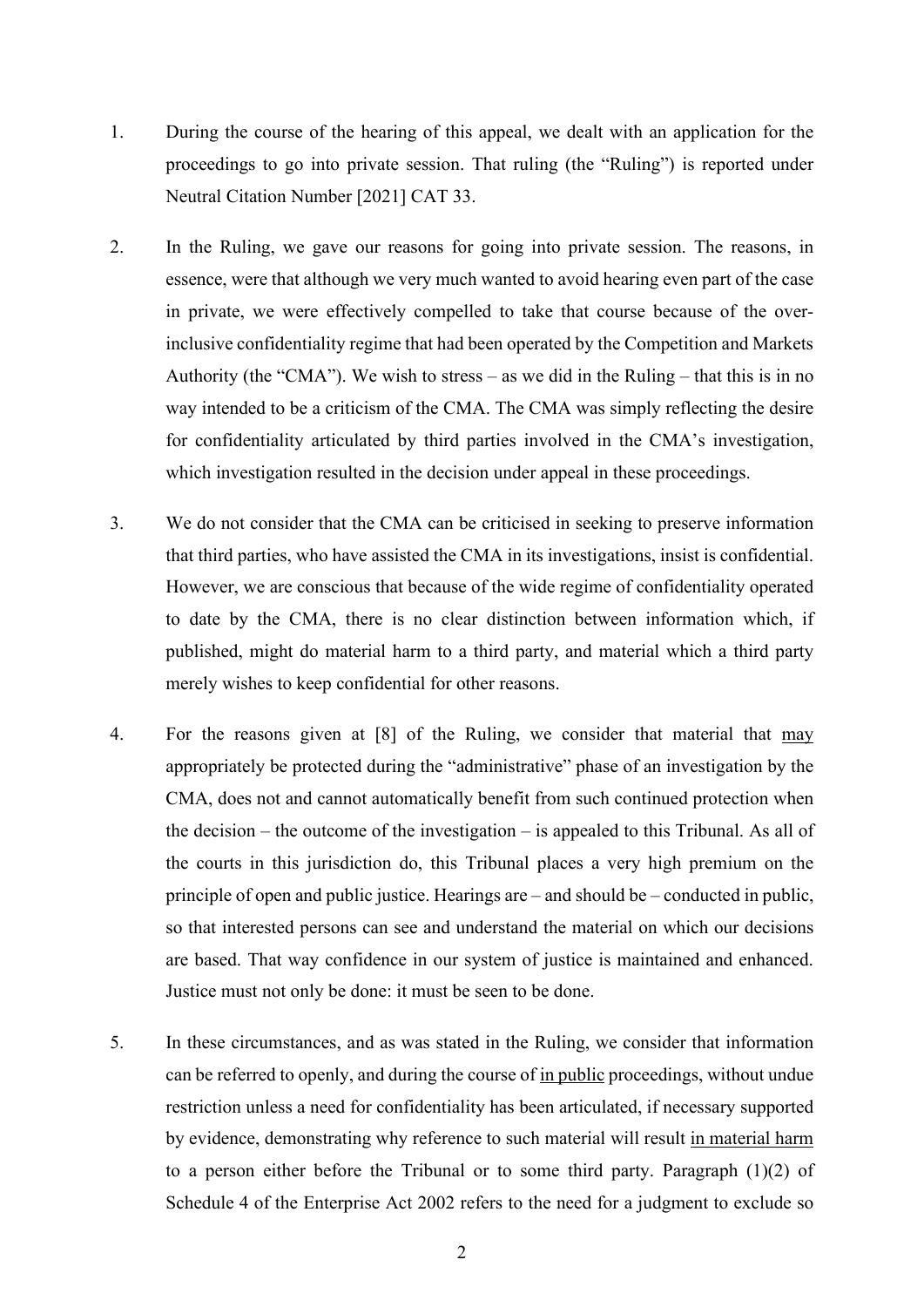far as practicable reference to certain sensitive material, and we use the test "resulting in material harm" to refer to this paragraph.

- 6. Naturally, the Tribunal expects those advocates appearing before it to be sensitive to the confidential information they are handling, and not to refer to it gratuitously. But, absent a real risk of material harm, the interests of open justice will almost always trump even legitimate interests of confidentiality.
- 7. Where there is evidence demonstrating a real risk of material harm, it should not be thought that this Tribunal will automatically permit confidentiality to trump the principle of open justice. Where it is shown that publication entails a risk of material harm, the Tribunal will engage in a balancing exercise that will appropriately take account of what are, in effect, competing interests and values. The principle of open justice is a significant factor that the Tribunal will have regard to, and attach weight to when conducting that exercise.
- 8. Generally speaking, this balancing exercise (if it arises) should take place, and be resolved, well before any hearing at which the confidential material at issue is going to be deployed.
- 9. Following our Ruling, the question arose as to how our future judgment, disposing of the appeal, should treat information asserted to be confidential. At our invitation, the CMA notified the third parties asserting confidentiality in the material adduced by the CMA, and we have received written submissions from many of these third parties in support of the maintenance of a wide regime of confidentiality. These submissions – which we will do no more than summarise – ranged from asserting that very specific facts and figures should not be referenced in the future judgment because they were sensitive and commercially confidential, to largely unsubstantiated assertions that the very name of a particular party and that party's involvement in the market should remain under wraps when the future judgment came to be handed down.
- 10. We are conscious that a wide regime of confidentiality has been operated to date, and that as a result there has been no clear distinction between information which might do material harm to a third party if published, and information which a third party would simply prefer not to be published. Accordingly, when we circulate our future judgment disposing of the appeal, we will do so in draft form to the parties to these proceedings.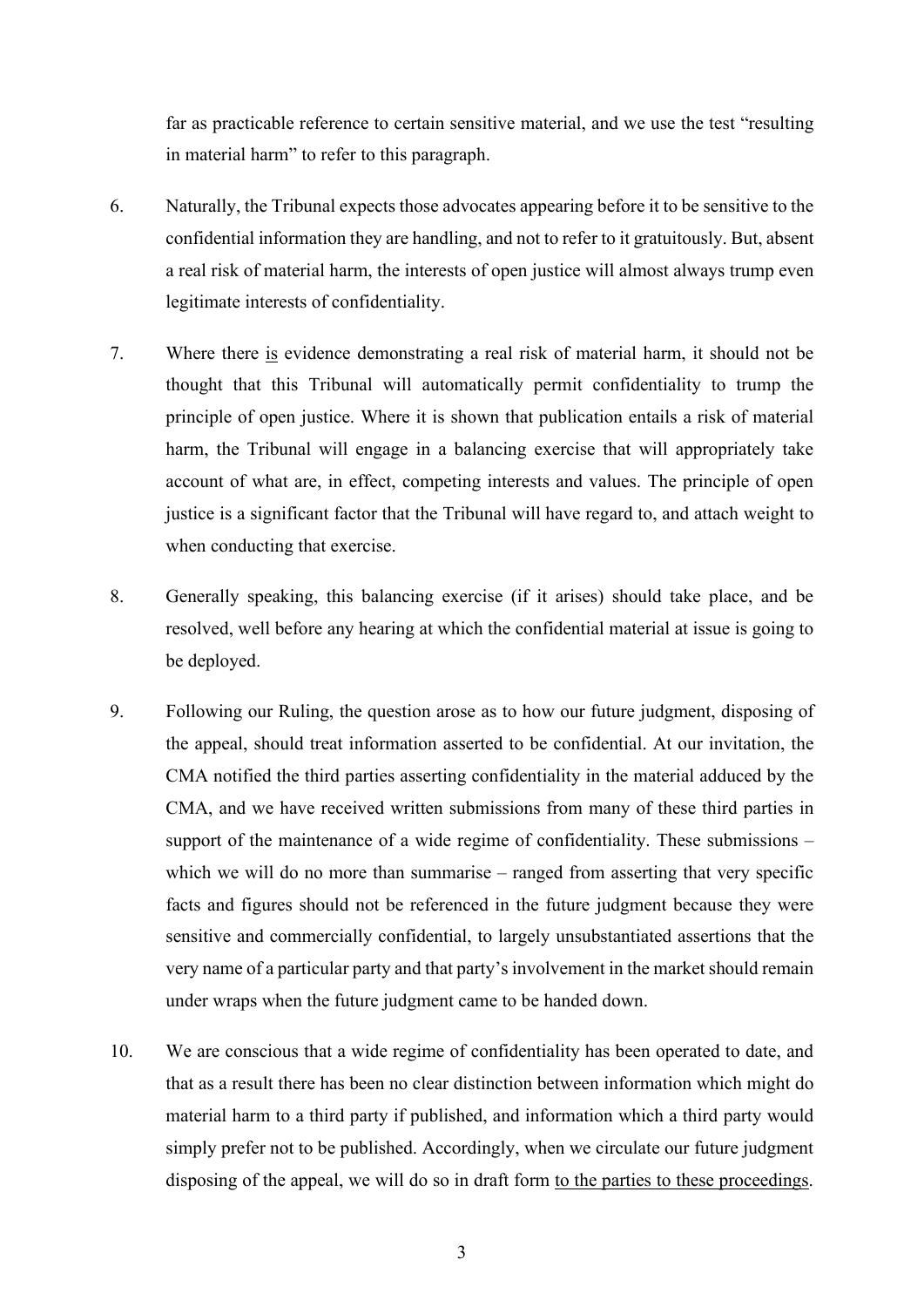We will invite the CMA to draw to our attention any parts of the judgment which, in the opinion of the CMA, might cause material harm if published in an unredacted form. We will consider most carefully any aspects of the draft judgment that the CMA considers might cause material harm if published. We do not propose to hear from any third parties, and it will be for the CMA to consider the extent to which it should engage with the views of such third parties when forming its view.

- 11. We should, however, make clear that we do not consider that the mere reference to the name or identity of a participant in the market or markets here under consideration can constitute information which, if published, might cause material harm. We appreciate, of course, that it would be inappropriate to be too prescriptive as to what can and cannot constitute material harm, and that this is a matter that must be considered in the individual case. However, having considered the matter very carefully, we consider that the publication of a named person's participation in the home insurance market(s) described in the CMA's decision under appeal does not give rise to any risk of material harm to that person or any other person. We are confirmed in this view by the fact that those parties who asserted "broad-brush" protection of their names and identities did so without adducing any evidence in support of such a course. Whilst, of course, we will hear from the CMA about any and all aspects concerning redactions to or re-wordings of the draft judgment, we consider that a bare assertion of confidentiality in relation to name/identity is not enough to protect information from public disclosure.
- 12. We have no doubt that the CMA will bear this in mind when considering both the need for redaction, and the need to consult third parties in relation to redactions.
- 13. We conclude by making clear one further point: the CMA is a public body, conducting a difficult and important role for the public benefit. We doubt whether this ruling will result in any "chilling effect" on disclosure of information by third parties to the CMA in any future investigation. In any event, even if there were such a "chilling effect", the CMA has powers to compel the production of information, which it will no doubt use. We would only say that if the CMA needed the assistance of this Tribunal in obtaining information relevant to its public duties, the Tribunal would be willing to hear any application that the CMA might make in this regard.